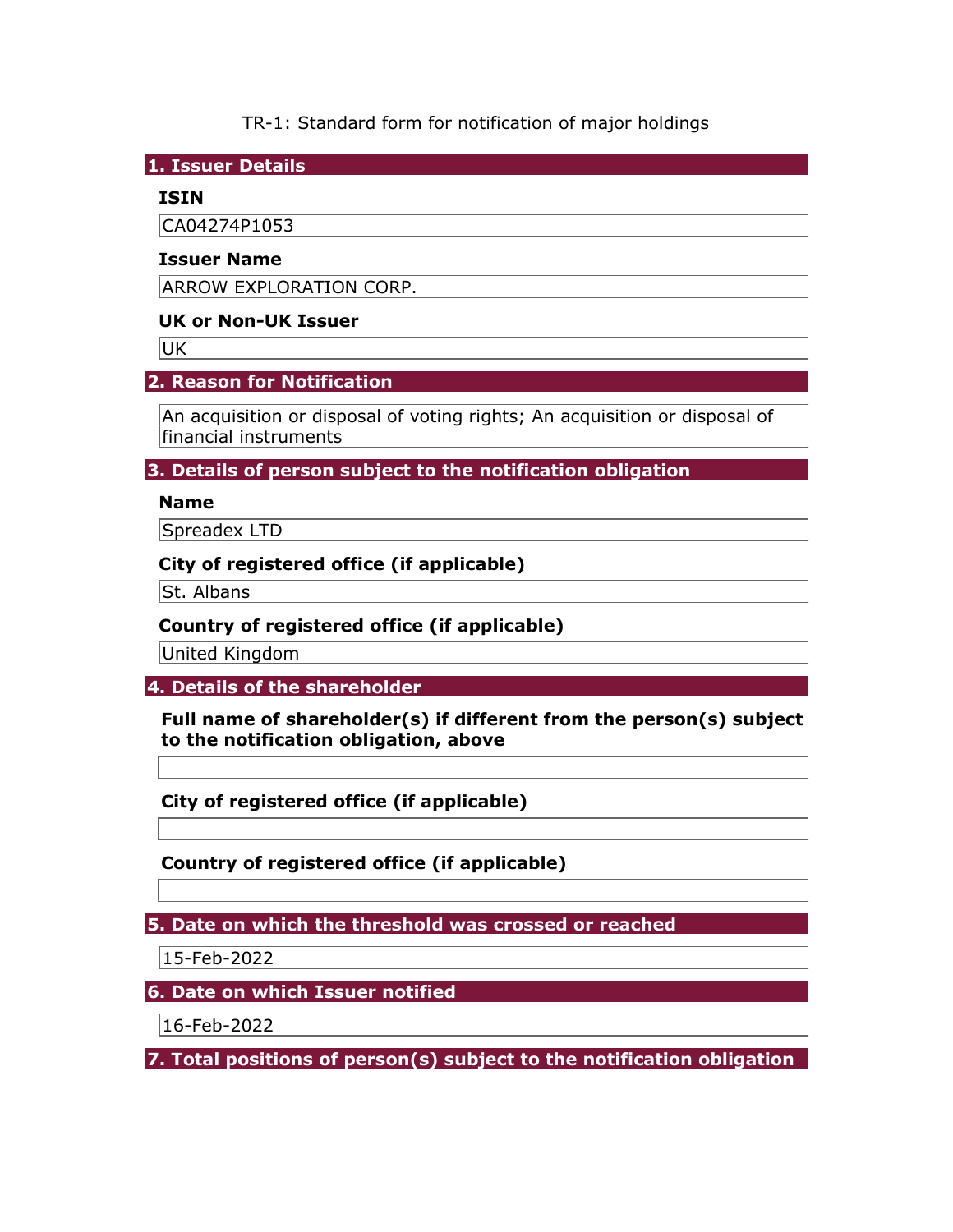|                                                                                          | % of voting<br>rights attached<br>to shares (total<br>of $8.A$ ) | % of voting rights<br>through financial<br>instruments (total<br>of $8.B 1 + 8.B 2)$ | <b>Total of both</b><br>in $% (8.A +$<br>8.B) | <b>Total number of</b><br>voting rights<br>held in issuer |
|------------------------------------------------------------------------------------------|------------------------------------------------------------------|--------------------------------------------------------------------------------------|-----------------------------------------------|-----------------------------------------------------------|
| Resulting<br>situation on the<br>date on which<br>threshold was<br>crossed or<br>reached | 4.698300                                                         | 3.099400                                                                             | 7.797700                                      | 16640159                                                  |
| Position of<br>previous<br>notification (if<br>applicable)                               | 4.854500                                                         | 3.202900                                                                             | 8.057400                                      |                                                           |

### 8. Notified details of the resulting situation on the date on which the threshold was crossed or reached

#### 8A. Voting rights attached to shares

| <b>Class/Type of</b><br>shares ISIN<br>code(if possible) | Number of direct<br>voting rights<br>(DTR5.1) | voting rights<br>(DTR5.2.1) | Number of indirect % of direct voting<br>rights (DTR5.1) | $\%$ of indirect<br>voting rights<br>(DTR5.2.1) |
|----------------------------------------------------------|-----------------------------------------------|-----------------------------|----------------------------------------------------------|-------------------------------------------------|
| CA04274P1053                                             | 10026108                                      |                             | 4.698300                                                 |                                                 |
| Sub Total 8.A                                            | 10026108                                      |                             | 4.698300%                                                |                                                 |

# 8B1. Financial Instruments according to (DTR5.3.1R.(1) (a))

| <b>Type of financial</b><br>instrument | <b>Expiration date</b> | <b>Exercise/conversion</b><br>period | <b>Number of voting</b><br>rights that may be<br>acquired if the<br>instrument is<br>exercised/converted | % of voting<br>rights |  |
|----------------------------------------|------------------------|--------------------------------------|----------------------------------------------------------------------------------------------------------|-----------------------|--|
| CFD/Spreadbet                          |                        |                                      | 6614051                                                                                                  | 3.099400              |  |
| Sub Total 8.B1                         |                        |                                      | 6614051                                                                                                  | 3.099400%             |  |

### 8B2. Financial Instruments with similar economic effect according to (DTR5.3.1R.(1) (b))

| <b>Type of</b><br>financial<br>instrument | <b>Expiration</b><br>date | Exercise/conversion<br>period | <b>Physical or cash</b><br>settlement | Number of<br>votina riahts | $\mathcal{O}_0$ of voting<br><b>rights</b> |
|-------------------------------------------|---------------------------|-------------------------------|---------------------------------------|----------------------------|--------------------------------------------|
| Sub Total 8.B2                            |                           |                               |                                       |                            |                                            |

### 9. Information in relation to the person subject to the notification obligation

1. Person subject to the notification obligation is not controlled by any natural person or legal entity and does not control any other